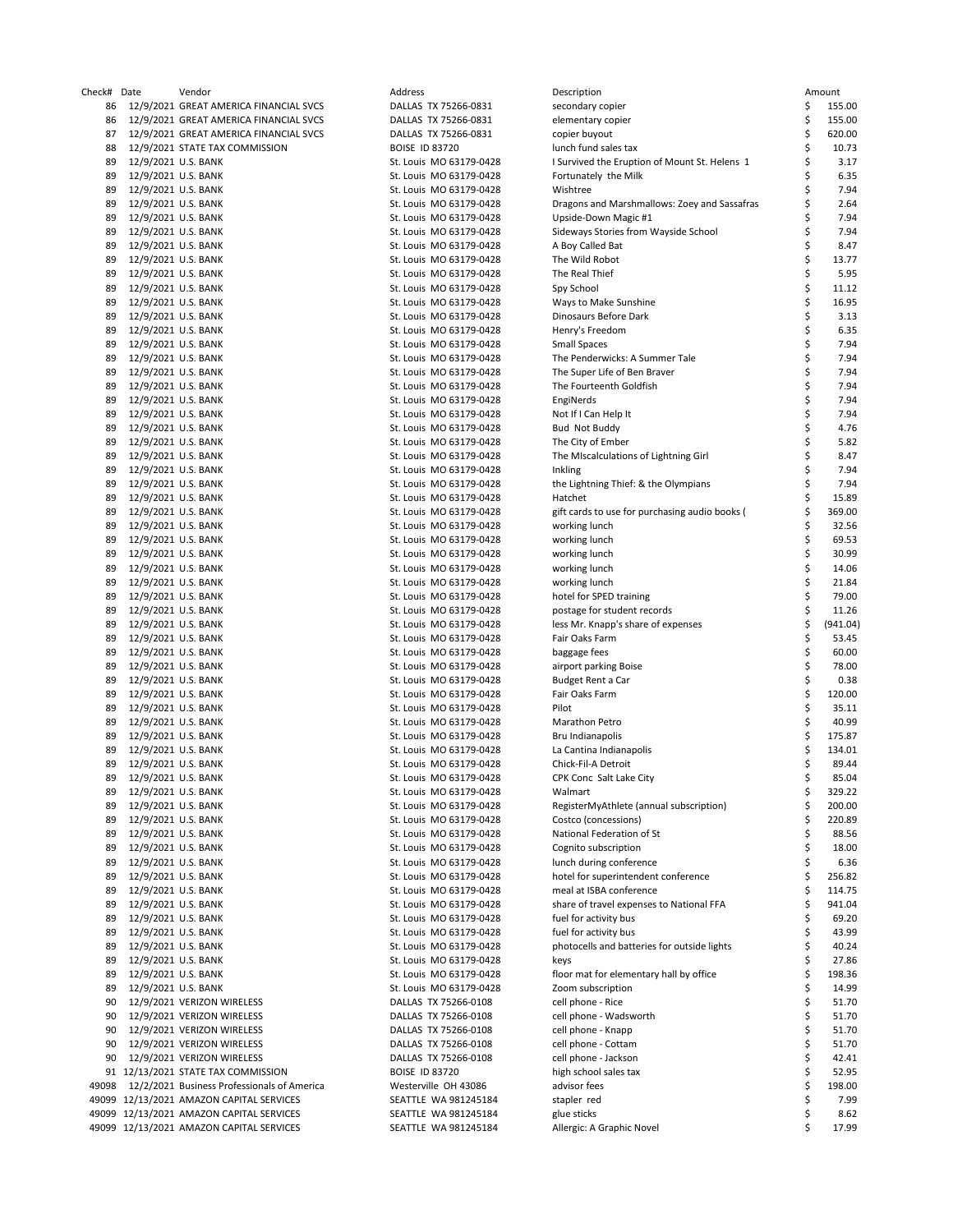| 49099          |                       | 12/13/2021 AMAZON CAPITAL SERVICES                                       |
|----------------|-----------------------|--------------------------------------------------------------------------|
| 49099          |                       | 12/13/2021 AMAZON CAPITAL SERVICES                                       |
| 49099          |                       | 12/13/2021 AMAZON CAPITAL SERVICES                                       |
| 49099          |                       | 12/13/2021 AMAZON CAPITAL SERVICES                                       |
| 49099          |                       | 12/13/2021 AMAZON CAPITAL SERVICES                                       |
| 49099          |                       | 12/13/2021 AMAZON CAPITAL SERVICES                                       |
| 49099          |                       | 12/13/2021 AMAZON CAPITAL SERVICES                                       |
| 49099          |                       | 12/13/2021 AMAZON CAPITAL SERVICES                                       |
| 49099          |                       | 12/13/2021 AMAZON CAPITAL SERVICES                                       |
| 49099          |                       | 12/13/2021 AMAZON CAPITAL SERVICES                                       |
| 49099          |                       | 12/13/2021 AMAZON CAPITAL SERVICES                                       |
| 49099          |                       | 12/13/2021 AMAZON CAPITAL SERVICES                                       |
| 49099          |                       | 12/13/2021 AMAZON CAPITAL SERVICES                                       |
| 49099          |                       | 12/13/2021 AMAZON CAPITAL SERVICES                                       |
| 49099          |                       | 12/13/2021 AMAZON CAPITAL SERVICES                                       |
| 49099          |                       | 12/13/2021 AMAZON CAPITAL SERVICES                                       |
| 49099          |                       | 12/13/2021 AMAZON CAPITAL SERVICES                                       |
| 49099          |                       | 12/13/2021 AMAZON CAPITAL SERVICES                                       |
| 49099          |                       | 12/13/2021 AMAZON CAPITAL SERVICES                                       |
| 49099          |                       | 12/13/2021 AMAZON CAPITAL SERVICES                                       |
| 49099          |                       | 12/13/2021 AMAZON CAPITAL SERVICES                                       |
| 49099          |                       | 12/13/2021 AMAZON CAPITAL SERVICES                                       |
| 49099          |                       | 12/13/2021 AMAZON CAPITAL SERVICES                                       |
| 49099          |                       | 12/13/2021 AMAZON CAPITAL SERVICES                                       |
| 49099          |                       | 12/13/2021 AMAZON CAPITAL SERVICES                                       |
| 49099          |                       | 12/13/2021 AMAZON CAPITAL SERVICES                                       |
| 49099          |                       | 12/13/2021 AMAZON CAPITAL SERVICES                                       |
| 49099          |                       | 12/13/2021 AMAZON CAPITAL SERVICES                                       |
| 49099          |                       | 12/13/2021 AMAZON CAPITAL SERVICES                                       |
| 49099          |                       | 12/13/2021 AMAZON CAPITAL SERVICES                                       |
| 49099          |                       | 12/13/2021 AMAZON CAPITAL SERVICES                                       |
| 49099          |                       | 12/13/2021 AMAZON CAPITAL SERVICES                                       |
| 49099          |                       | 12/13/2021 AMAZON CAPITAL SERVICES                                       |
| 49099          |                       | 12/13/2021 AMAZON CAPITAL SERVICES                                       |
| 49099          |                       | 12/13/2021 AMAZON CAPITAL SERVICES                                       |
| 49099          |                       | 12/13/2021 AMAZON CAPITAL SERVICES                                       |
| 49099          |                       | 12/13/2021 AMAZON CAPITAL SERVICES                                       |
| 49099          |                       | 12/13/2021 AMAZON CAPITAL SERVICES                                       |
| 49099          |                       | 12/13/2021 AMAZON CAPITAL SERVICES                                       |
| 49099          |                       | 12/13/2021 AMAZON CAPITAL SERVICES                                       |
| 49099          |                       | 12/13/2021 AMAZON CAPITAL SERVICES                                       |
| 49099          |                       | 12/13/2021 AMAZON CAPITAL SERVICES                                       |
| 49099          |                       | 12/13/2021 AMAZON CAPITAL SERVICES                                       |
| 49099          |                       | 12/13/2021 AMAZON CAPITAL SERVICES                                       |
| 49099<br>49099 |                       | 12/13/2021 AMAZON CAPITAL SERVICES                                       |
| 49099          |                       | 12/13/2021 AMAZON CAPITAL SERVICES                                       |
|                |                       | 12/13/2021 AMAZON CAPITAL SERVICES<br>12/13/2021 AMAZON CAPITAL SERVICES |
| 49099<br>49099 |                       | 12/13/2021 AMAZON CAPITAL SERVICES                                       |
| 49099          |                       | 12/13/2021 AMAZON CAPITAL SERVICES                                       |
|                |                       | 12/13/2021 AMAZON CAPITAL SERVICES                                       |
| 49099<br>49099 |                       | 12/13/2021 AMAZON CAPITAL SERVICES                                       |
| 49099          |                       | 12/13/2021 AMAZON CAPITAL SERVICES                                       |
| 49099          |                       | 12/13/2021 AMAZON CAPITAL SERVICES                                       |
| 49099          |                       | 12/13/2021 AMAZON CAPITAL SERVICES                                       |
| 49100          |                       | 12/13/2021 Bridwell Catherine                                            |
| 49101          |                       | 12/13/2021 C8 TRANSPORTATION LLC                                         |
| 49101          |                       | 12/13/2021 C8 TRANSPORTATION LLC                                         |
| 49101          |                       | 12/13/2021 C8 TRANSPORTATION LLC                                         |
| 49101          |                       | 12/13/2021 C8 TRANSPORTATION LLC                                         |
| 49102          | 12/13/2021 Petty Cash |                                                                          |
| 49103          |                       | 12/13/2021 CHAPPEL'S MARKET                                              |
| 49103          |                       | 12/13/2021 CHAPPEL'S MARKET                                              |
| 49103          |                       | 12/13/2021 CHAPPEL'S MARKET                                              |
| 49103          |                       | 12/13/2021 CHAPPEL'S MARKET                                              |
|                |                       | 12/13/2021 CHAPPEL'S MARKET                                              |
|                |                       |                                                                          |
| 49103          |                       |                                                                          |
| 49103          |                       | 12/13/2021 CHAPPEL'S MARKET                                              |
| 49103<br>49103 |                       | 12/13/2021 CHAPPEL'S MARKET                                              |
| 49103          |                       | 12/13/2021 CHAPPEL'S MARKET                                              |
| 49103          |                       | 12/13/2021 CHAPPEL'S MARKET                                              |
| 49103          |                       | 12/13/2021 CHAPPEL'S MARKET                                              |
| 49103          |                       | 12/13/2021 CHAPPEL'S MARKET<br>12/13/2021 CHAPPEL'S MARKET               |
| 49103          |                       | 12/13/2021 CHAPPEL'S MARKET                                              |

| SEATTLE<br>WA 981245184                   |  |
|-------------------------------------------|--|
| WA 981245184<br>SEATTLE                   |  |
| WA 981245184<br>SEATTLE                   |  |
| WA 981245184<br>SEATTLE                   |  |
| WA 981245184<br>SEATTLE<br>WA 981245184   |  |
| SEATTLE<br>SEATTLE<br>WA 981245184        |  |
| WA 981245184                              |  |
| SEATTLE<br>WA 981245184<br>SEATTLE        |  |
| WA 981245184<br>SEATTLE                   |  |
| SEATTLE<br>WA 981245184                   |  |
| WA 981245184<br>SEATTLE                   |  |
| WA 981245184<br>SEATTLE                   |  |
| WA 981245184<br>SEATTLE                   |  |
| SEATTLE<br>WA 981245184                   |  |
| WA 981245184<br>SEATTLE                   |  |
| WA 981245184<br>SEATTLE                   |  |
| WA 981245184<br>SEATTLE                   |  |
| SEATTLE<br>WA 981245184                   |  |
| WA 981245184<br>SEATTLE                   |  |
| WA 981245184<br>SEATTLE                   |  |
| WA 981245184<br>SEATTLE                   |  |
| SEATTLE<br>WA 981245184                   |  |
| WA 981245184<br>SEATTLE                   |  |
| WA 981245184<br>SEATTLE                   |  |
| WA 981245184<br>SEATTLE                   |  |
| SEATTLE<br>WA 981245184                   |  |
| WA 981245184<br>SEATTLE                   |  |
| WA 981245184<br>SEATTLE                   |  |
| WA 981245184<br>SEATTLE                   |  |
| SEATTLE<br>WA 981245184                   |  |
| WA 981245184<br>SEATTLE                   |  |
| WA 981245184<br>SEATTLE                   |  |
| WA 981245184<br>SEATTLE                   |  |
| SEATTLE<br>WA 981245184                   |  |
| WA 981245184<br>SEATTLE                   |  |
| WA 981245184<br>SEATTLE                   |  |
| WA 981245184<br>SEATTLE                   |  |
| SEATTLE<br>WA 981245184                   |  |
|                                           |  |
| WA 981245184                              |  |
| SEATTLE                                   |  |
| WA 981245184<br>SEATTLE<br>WA 981245184   |  |
| SEATTLE<br>SEATTLE<br>WA 981245184        |  |
| WA 981245184<br>SEATTLE                   |  |
| WA 981245184<br>SEATTLE                   |  |
| WA 981245184<br>SEATTLE                   |  |
| WA 981245184<br>SEATTLE                   |  |
| WA 981245184<br>SEATTLE                   |  |
| SEATTLE<br>WA 981245184                   |  |
| WA 981245184<br>SEATTLE                   |  |
| SEATTLE WA 981245184                      |  |
| SEATTLE WA 981245184                      |  |
| SEATTLE WA 981245184                      |  |
| SEATTLE WA 981245184                      |  |
| SEATTLE WA 981245184                      |  |
| Jerome ID 83338                           |  |
| HAGERMAN ID 83332                         |  |
| HAGERMAN<br>ID 83332                      |  |
| HAGERMAN ID 83332                         |  |
| HAGERMAN ID 83332                         |  |
|                                           |  |
| HAGERMAN<br>ID 83332                      |  |
| HAGERMAN ID 83332                         |  |
| HAGERMAN<br>ID 83332                      |  |
| HAGERMAN ID 83332                         |  |
| HAGERMAN<br>ID 83332                      |  |
| HAGERMAN ID 83332                         |  |
| ID 83332<br>HAGERMAN                      |  |
| HAGERMAN ID 83332                         |  |
| HAGERMAN<br>ID 83332                      |  |
| HAGERMAN ID 83332                         |  |
| HAGERMAN<br>ID 83332                      |  |
| HAGERMAN ID 83332                         |  |
| HAGERMAN<br>ID 83332<br>HAGERMAN ID 83332 |  |

| 49099 12/13/2021 AMAZON CAPITAL SERVICES | SEATTLE WA 981245184 | Live Like Line Love Like Ellyn                 | \$ | 24.99       |
|------------------------------------------|----------------------|------------------------------------------------|----|-------------|
| 49099 12/13/2021 AMAZON CAPITAL SERVICES | SEATTLE WA 981245184 | The Complete Volleyball Handbook               | \$ | 19.95       |
| 49099 12/13/2021 AMAZON CAPITAL SERVICES | SEATTLE WA 981245184 | Giraffe Reflections                            | \$ | 27.49       |
|                                          |                      |                                                |    |             |
| 49099 12/13/2021 AMAZON CAPITAL SERVICES | SEATTLE WA 981245184 | Katie the Catsitter                            | \$ | 16.39       |
| 49099 12/13/2021 AMAZON CAPITAL SERVICES | SEATTLE WA 981245184 | The Miracle Season                             | \$ | 21.95       |
| 49099 12/13/2021 AMAZON CAPITAL SERVICES | SEATTLE WA 981245184 | <b>Black Beauty</b>                            | Ś  | 6.95        |
| 49099 12/13/2021 AMAZON CAPITAL SERVICES | SEATTLE WA 981245184 | A Giraffe Grows Up                             | \$ | 5.97        |
|                                          |                      |                                                |    |             |
| 49099 12/13/2021 AMAZON CAPITAL SERVICES | SEATTLE WA 981245184 | Anne of Green Gables: A Graphic Novel          | Ś  | 29.14       |
| 49099 12/13/2021 AMAZON CAPITAL SERVICES | SEATTLE WA 981245184 | shipping                                       | \$ | 3.99        |
| 49099 12/13/2021 AMAZON CAPITAL SERVICES | SEATTLE WA 981245184 | Run Turkey Run!                                |    | 6.99        |
| 49099 12/13/2021 AMAZON CAPITAL SERVICES | SEATTLE WA 981245184 | History Smashers: The American Revolution      | Ś  | 12.99       |
|                                          |                      |                                                |    |             |
| 49099 12/13/2021 AMAZON CAPITAL SERVICES | SEATTLE WA 981245184 | Twenty-One Steps: Guarding the Tomb of the Unk | Ś  | 14.59       |
| 49099 12/13/2021 AMAZON CAPITAL SERVICES | SEATTLE WA 981245184 | iPad tablet sleeves                            | Ś  | 69.90       |
| 49099 12/13/2021 AMAZON CAPITAL SERVICES | SEATTLE WA 981245184 | The Maddie Diaries                             | Ś  | 8.89        |
| 49099 12/13/2021 AMAZON CAPITAL SERVICES | SEATTLE WA 981245184 | Giraffe Extinction                             | \$ | 6.87        |
|                                          |                      |                                                |    |             |
| 49099 12/13/2021 AMAZON CAPITAL SERVICES | SEATTLE WA 981245184 | Your Food is Fooling You                       | \$ | 11.41       |
| 49099 12/13/2021 AMAZON CAPITAL SERVICES | SEATTLE WA 981245184 | Forest Born                                    | \$ | 9.89        |
| 49099 12/13/2021 AMAZON CAPITAL SERVICES | SEATTLE WA 981245184 | The Magnolia Story                             | \$ | 12.54       |
| 49099 12/13/2021 AMAZON CAPITAL SERVICES | SEATTLE WA 981245184 | Forging a President                            | \$ | 19.45       |
|                                          |                      |                                                |    |             |
| 49099 12/13/2021 AMAZON CAPITAL SERVICES | SEATTLE WA 981245184 | <b>Becoming Kareem</b>                         | \$ | 6.94        |
| 49099 12/13/2021 AMAZON CAPITAL SERVICES | SEATTLE WA 981245184 | I Am Malala                                    | \$ | 9.89        |
| 49099 12/13/2021 AMAZON CAPITAL SERVICES | SEATTLE WA 981245184 | The Princess Spy                               | Ś  | 11.99       |
| 49099 12/13/2021 AMAZON CAPITAL SERVICES | SEATTLE WA 981245184 | Life Animated                                  | \$ | 7.53        |
|                                          |                      |                                                |    |             |
| 49099 12/13/2021 AMAZON CAPITAL SERVICES | SEATTLE WA 981245184 | <b>Extraordinary Women Athletes</b>            | \$ | 6.39        |
| 49099 12/13/2021 AMAZON CAPITAL SERVICES | SEATTLE WA 981245184 | Daughter of the Deep                           | \$ | 15.35       |
| 49099 12/13/2021 AMAZON CAPITAL SERVICES | SEATTLE WA 981245184 | Kisses from Katie                              | \$ | 9.99        |
| 49099 12/13/2021 AMAZON CAPITAL SERVICES | SEATTLE WA 981245184 | Turning 15 on the Road to Freedom              | \$ | 11.49       |
|                                          |                      |                                                |    |             |
| 49099 12/13/2021 AMAZON CAPITAL SERVICES | SEATTLE WA 981245184 | Educated                                       | \$ | 13.00       |
| 49099 12/13/2021 AMAZON CAPITAL SERVICES | SEATTLE WA 981245184 | The Fairest Beauty                             | \$ | 10.50       |
| 49099 12/13/2021 AMAZON CAPITAL SERVICES | SEATTLE WA 981245184 | Last of the Giants                             | \$ | 3.39        |
| 49099 12/13/2021 AMAZON CAPITAL SERVICES | SEATTLE WA 981245184 |                                                | \$ | 10.69       |
|                                          |                      | The Merchant's Daughter                        |    |             |
| 49099 12/13/2021 AMAZON CAPITAL SERVICES | SEATTLE WA 981245184 | The Healer's Apprentice                        | \$ | 11.79       |
| 49099 12/13/2021 AMAZON CAPITAL SERVICES | SEATTLE WA 981245184 | <b>Enna Burning</b>                            | \$ | 9.89        |
| 49099 12/13/2021 AMAZON CAPITAL SERVICES | SEATTLE WA 981245184 | It's Not About the Bra                         | Ś  | 14.99       |
| 49099 12/13/2021 AMAZON CAPITAL SERVICES | SEATTLE WA 981245184 | The Goose Girl                                 | \$ | 9.99        |
|                                          |                      |                                                |    |             |
| 49099 12/13/2021 AMAZON CAPITAL SERVICES | SEATTLE WA 981245184 | Raise Your Voice                               | \$ | 19.99       |
| 49099 12/13/2021 AMAZON CAPITAL SERVICES | SEATTLE WA 981245184 | Bonnie and Clyde                               | \$ | 15.99       |
| 49099 12/13/2021 AMAZON CAPITAL SERVICES | SEATTLE WA 981245184 | How the Toilet Changed History                 | Ś  | 6.96        |
| 49099 12/13/2021 AMAZON CAPITAL SERVICES | SEATTLE WA 981245184 | The Black Death                                | \$ | 13.11       |
|                                          |                      |                                                |    |             |
| 49099 12/13/2021 AMAZON CAPITAL SERVICES | SEATTLE WA 981245184 | At the Edge: Daring Acts in Desperate Times    | \$ | 13.98       |
| 49099 12/13/2021 AMAZON CAPITAL SERVICES | SEATTLE WA 981245184 | Deadly Invaders                                | \$ | 12.45       |
| 49099 12/13/2021 AMAZON CAPITAL SERVICES | SEATTLE WA 981245184 | Epic Athletes: Patrick Mahomes                 | Ś  | 9.69        |
| 49099 12/13/2021 AMAZON CAPITAL SERVICES | SEATTLE WA 981245184 | Soul Surfer                                    | Ś  | 14.14       |
|                                          |                      |                                                |    |             |
| 49099 12/13/2021 AMAZON CAPITAL SERVICES | SEATTLE WA 981245184 | <b>Being Jazz</b>                              |    | 9.99        |
| 49099 12/13/2021 AMAZON CAPITAL SERVICES | SEATTLE WA 981245184 | The Miracle and Tragedy of the Dionne Quintupl | \$ | 15.99       |
| 49099 12/13/2021 AMAZON CAPITAL SERVICES | SEATTLE WA 981245184 | <b>Bootleg</b>                                 |    | 12.97       |
| 49099 12/13/2021 AMAZON CAPITAL SERVICES | SEATTLE WA 981245184 | Epic Athletes: Tom Brady                       | Ś  | 6.69        |
|                                          |                      |                                                |    | 9.59        |
| 49099 12/13/2021 AMAZON CAPITAL SERVICES | SEATTLE WA 981245184 | <b>River Secrets</b>                           |    |             |
| 49099 12/13/2021 AMAZON CAPITAL SERVICES | SEATTLE WA 981245184 | The 57 Bus                                     | \$ | 11.49       |
| 49099 12/13/2021 AMAZON CAPITAL SERVICES | SEATTLE WA 981245184 | Heroes & Villains - Al Capone                  |    | 5.97        |
| 49099 12/13/2021 AMAZON CAPITAL SERVICES | SEATTLE WA 981245184 | shipping                                       | \$ | 8.48        |
| 49099 12/13/2021 AMAZON CAPITAL SERVICES | SEATTLE WA 981245184 | discount                                       | \$ | (32.57)     |
|                                          |                      |                                                |    |             |
| 49099 12/13/2021 AMAZON CAPITAL SERVICES | SEATTLE WA 981245184 | Kurt Cobain: Oh Well Whatever Nevermind        | \$ | 5.96        |
| 49099 12/13/2021 AMAZON CAPITAL SERVICES | SEATTLE WA 981245184 | The Christmas Promise                          | \$ | 12.73       |
| 49099 12/13/2021 AMAZON CAPITAL SERVICES | SEATTLE WA 981245184 | You'll be the Death of Me                      | \$ | 15.38       |
| 49100 12/13/2021 Bridwell Catherine      | Jerome ID 83338      | miles travel to ISBA conference                |    | 124.32      |
|                                          |                      |                                                |    |             |
| 49101 12/13/2021 C8 TRANSPORTATION LLC   | HAGERMAN ID 83332    | athletic travel                                | \$ | 1,304.64    |
| 49101 12/13/2021 C8 TRANSPORTATION LLC   | HAGERMAN ID 83332    | field trip                                     | \$ | 191.27      |
| 49101 12/13/2021 C8 TRANSPORTATION LLC   | HAGERMAN ID 83332    | bus for after-school tutoring                  | \$ | 410.44      |
| 49101 12/13/2021 C8 TRANSPORTATION LLC   | HAGERMAN ID 83332    | route fee                                      |    | \$12,411.42 |
| 49102 12/13/2021 Petty Cash              |                      | petty cash for high school office              | \$ | 57.75       |
|                                          |                      |                                                |    |             |
| 49103 12/13/2021 CHAPPEL'S MARKET        | HAGERMAN ID 83332    | supplies for food science                      | \$ | 54.94       |
| 49103 12/13/2021 CHAPPEL'S MARKET        | HAGERMAN ID 83332    | supplies for food science                      | \$ | 28.79       |
| 49103 12/13/2021 CHAPPEL'S MARKET        | HAGERMAN ID 83332    | food for cafeteria                             | \$ | 12.30       |
| 49103 12/13/2021 CHAPPEL'S MARKET        | HAGERMAN ID 83332    | air freshener bleach                           | \$ | 23.05       |
|                                          |                      |                                                |    |             |
| 49103 12/13/2021 CHAPPEL'S MARKET        | HAGERMAN ID 83332    | supplies for food science                      | \$ | 4.35        |
| 49103 12/13/2021 CHAPPEL'S MARKET        | HAGERMAN ID 83332    | supplies for food science                      | \$ | 11.39       |
| 49103 12/13/2021 CHAPPEL'S MARKET        | HAGERMAN ID 83332    | supplies for food science                      | \$ | 24.36       |
| 49103 12/13/2021 CHAPPEL'S MARKET        | HAGERMAN ID 83332    | supplies for food science                      | \$ | 10.95       |
|                                          |                      |                                                | \$ |             |
| 49103 12/13/2021 CHAPPEL'S MARKET        | HAGERMAN ID 83332    | supplies for food science                      |    | 29.43       |
| 49103 12/13/2021 CHAPPEL'S MARKET        | HAGERMAN ID 83332    | supplies for food science                      | \$ | 3.03        |
| 49103 12/13/2021 CHAPPEL'S MARKET        | HAGERMAN ID 83332    | supplies for food science                      | \$ | 7.58        |
| 49103 12/13/2021 CHAPPEL'S MARKET        | HAGERMAN ID 83332    | supplies for food science                      | \$ | 109.51      |
| 49103 12/13/2021 CHAPPEL'S MARKET        | HAGERMAN ID 83332    | supplies for food science                      | \$ | 51.98       |
|                                          |                      |                                                |    |             |
| 49103 12/13/2021 CHAPPEL'S MARKET        | HAGERMAN ID 83332    | supplies for food science                      | Ś  | 5.96        |
|                                          |                      |                                                |    |             |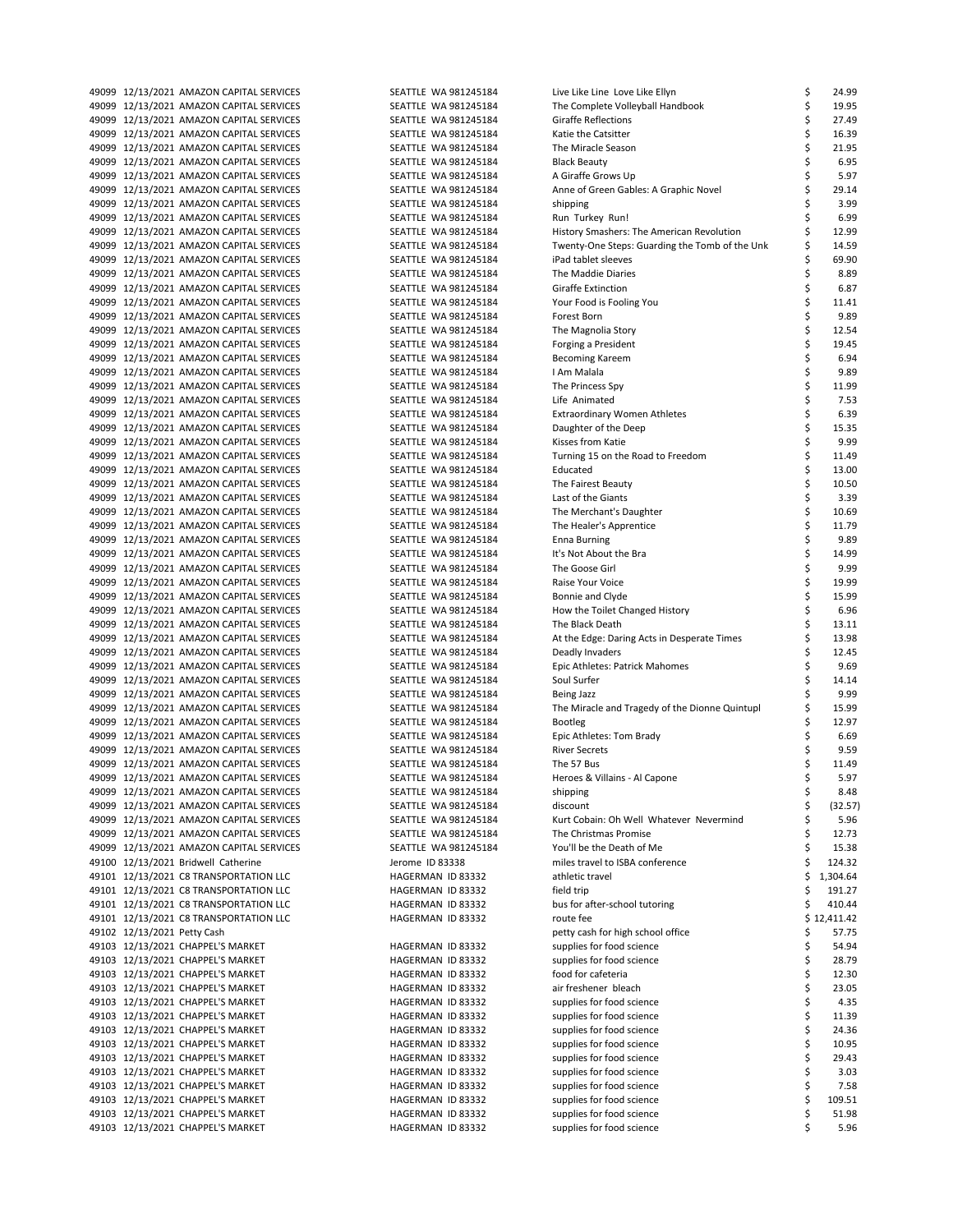49103 12/13/2021 CHAPPEL'S MARKET HAGERMAN ID 83332 49103 12/13/2021 CHAPPEL'S MARKET HAGERMAN ID 83332 49104 12/13/2021 CHARLIE'S PRODUCE SEATTLE WA 98124 49104 12/13/2021 CHARLIE'S PRODUCE SEATTLE WA 98124 49104 12/13/2021 CHARLIE'S PRODUCE SEATTLE WA 98124 49104 12/13/2021 CHARLIF'S PRODUCE **SEATTLE WA 98124** 49104 12/13/2021 CHARLIE'S PRODUCE SEATTLE WA 98124 49104 12/13/2021 CHARLIE'S PRODUCE SEATTLE WA 98124 49104 12/13/2021 CHARLIE'S PRODUCE SEATTLE WA 98124 produce 49104 12/13/2021 CHARLIE'S PRODUCE SEATTLE WA 98124 49105 12/13/2021 CITY OF HAGERMAN **HAGERMAN HAGERMAN ID 83332** 49105 12/13/2021 CITY OF HAGERMAN HAGERMAN HAGERMAN ID 83332 49105 12/13/2021 CITY OF HAGERMAN **HAGERMAN HAGERMAN ID 83332** 49105 12/13/2021 CITY OF HAGERMAN 12 63332 HAGERMAN ID 83332 49106 12/13/2021 DANIEL KNAPP **HAGERMAN ID 83332** r 49107 12/13/2021 Fisher's Technology Boise ID 83714 49107 12/13/2021 Fisher's Technology Boise ID 83714 49107 12/13/2021 Fisher's Technology Boise ID 83714 49107 12/13/2021 Fisher's Technology Boise ID 83714 49107 12/13/2021 Fisher's Technology Boise ID 83714 49107 12/13/2021 Fisher's Technology Boise ID 83714 49108 12/13/2021 FRANZ FAMILY BAKERIES LOS ANGELES CA 90074-2654 for 49108 12/13/2021 FRANZ FAMILY BAKERIES LOS ANGELES CA 90074-2654 for 49108 12/13/2021 FRANZ FAMILY BAKERIES LOS ANGELES CA 90074-2654 49108 12/13/2021 FRANZ FAMILY BAKERIES LOS ANGELES CA 90074-2654 for 49108 12/13/2021 FRANZ FAMILY BAKERIES LOS ANGELES CA 90074-2654 f 49109 12/13/2021 HAGERMAN ELEMENTARY SCHOOL HAGERMAN ID 83332 49110 12/13/2021 Idaho Assoc. of School Administrators Boise ID 83705 49111 12/13/2021 IDAHO POWER COMPANY BOISE ID 83721-0030 49111 12/13/2021 IDAHO POWER COMPANY BOISE ID 83721-0030 49111 12/13/2021 IDAHO POWER COMPANY BOISE ID 83721-0030 49111 12/13/2021 IDAHO POWER COMPANY BOISE ID 83721-0030 49111 12/13/2021 IDAHO POWER COMPANY BOISE ID 83721-0030 49111 12/13/2021 IDAHO POWER COMPANY BOISE ID 83721-0030 49111 12/13/2021 IDAHO POWER COMPANY BOISE ID 83721-0030 in 49112 12/13/2021 INTEGRATED TECHNOLOGIES TWIN FALLS ID 83303-1843 49113 12/13/2021 K-Log Zion IL 60099 49113 12/13/2021 K-Log Zion IL 60099 49113 12/13/2021 K-Log 2ion IL 60099 49113 12/13/2021 K-Log 2001 November 2011 20099 November 2011 16:00099 Nov 49113 12/13/2021 K-Log Zion IL 60099 49113 12/13/2021 K-Log 2001 Consumers 272.000 to 272.000 to 272.000 to 272.000 to 272.000 to 272.000 to 272.00 49113 12/13/2021 K-Log Zion IL 60099 Propel standard height boomerang desk \$ 1,824.00 49114 12/13/2021 Lierman Cheyanna Gooding ID 83330 49115 12/13/2021 Martin Kirt **Hagerman ID 83332** reimburse for supplies for supplies for supplies  $\frac{1}{2}$ 49115 12/13/2021 Martin Kirt **Hagerman ID 83332** 49115 12/13/2021 Martin Kirt **Hagerman ID 83332** reimburse for supplies for supplies for supplies for supplies for 49116 12/13/2021 Meadow Gold Dairy **ATLANTA GA 30374-6496** 49116 12/13/2021 Meadow Gold Dairy **ATLANTA GA 30374-6496** dairy products for care cafety for care cafety for care data a 714.757 dairy products for care cafety for care cafety for care cafety for cafety for cafety for caf 49116 12/13/2021 Meadow Gold Dairy **ATLANTA GA 30374-6496** dairy products for careful a 587.496 49116 12/13/2021 Meadow Gold Dairy **ATLANTA GA 30374-6496** 49117 12/13/2021 MICRO K12 **Lynwood WA 98087** transcene module \$ 6.900 transcene module \$ 6.900 transcene module \$ 6.900 transcene module \$ 6.900 transcene module \$ 6.900 transcene module \$ 6.900 transcene module \$ 6.900 t 49117 12/13/2021 MICRO K12 Lynwood WA 98087 POE WLAN access point \$ 589.10 49117 12/13/2021 MICRO K12 Lynwood WA 98087 f 49118 12/13/2021 NORCO INC. TWIN FALLS ID 83301 49118 12/13/2021 NORCO INC. TWIN FALLS ID 83301 49119 12/13/2021 NorthWest 6 120 for care for care for care for care for care for care for care for care for c 49120 12/13/2021 Pacific Steel & Recycling Twin Falls ID 83303-1413 49120 12/13/2021 Pacific Steel & Recycling Twin Falls ID 83303-1413 49120 12/13/2021 Pacific Steel & Recycling Twin Falls ID 83303-1413 f 49121 12/13/2021 POSITIVE PROMOTIONS NEWARK NJ 07101-4537 Christmas ornaments "Thank You" & 227.400 49121 12/13/2021 POSITIVE PROMOTIONS NEWARK NJ 07101-4537 49122 12/13/2021 Pro Active Behavioral Health Twin Falls ID 83301 behavior intervention 11<br>19122 12/13/2021 Pro Active Behavioral Health Twin Falls ID 83301 49122 12/13/2021 Pro Active Behavioral Health Twin Falls ID 83301 behavior intervention 11 49122 12/13/2021 Pro Active Behavioral Health Twin Falls ID 83301 behavior intervention 11 49122 12/13/2021 Pro Active Behavioral Health Twin Falls ID 83301 b 49123 12/13/2021 RAY HOFFMANN **Example 120 FMAGERMAN ID 83332** 49124 12/13/2021 Rinard Media Twin Falls ID 83301 49124 12/13/2021 Rinard Media **Twin Falls ID 83301** share of website hosting \$ 175.000 share of website hosting \$ 175.000 share of website hosting \$ 175.000 share of website hosting \$ 175.000 share of website hosting \$ 175 49125 12/13/2021 SHAMROCK FOODS SEATTLE WA 98124-1846 for care for care for care for care for care for care for care for care for care for care for care for care for care for care for care for care for care for care for ca 49126 12/13/2021 SNAKE RIVER SPRINKLERS INC BUHL ID 83316 balance for blowing out of blowing out spring out spr 49127 12/13/2021 Solosabal Jolinda Glenns Ferry ID 83623 refund of flex payment from September 2012. 49128 12/13/2021 Standley David Ph.D. Carmel CA 93921 psych services November \$ 747.50 49129 12/13/2021 SYSCO Idaho Inc. Boise ID 83717-0007 for career for career a 645.624.62 49129 12/13/2021 SYSCO Idaho Inc. Boise ID 83717-0007 pand 12/13/2021 SYSCO Idaho Inc.

| upplies for food science                      | \$  | 7.09     |
|-----------------------------------------------|-----|----------|
| supplies for food science                     | \$  | 16.37    |
| produce for cafeteria                         | \$  | 76.10    |
| produce for FFVP                              | \$  | 481.90   |
| produce for FFVP                              | \$  | 235.40   |
| produce for FFVP                              | \$  | 322.65   |
| produce for FFVP                              | \$  | 272.65   |
|                                               | \$  | 272.05   |
| produce for cafeteria                         |     |          |
| produce for cafeteria                         | \$  | 123.15   |
| produce for cafeteria                         | \$  | 68.95    |
| water/sewer elementary                        | \$  | 161.04   |
| water/sewer high school                       | \$  | 273.53   |
| water/sewer ag building                       | \$  | 152.35   |
| water/sewer old gym                           | \$  | 150.53   |
| efund of flex payment from September          | \$  | 139.63   |
| elementary copier September                   | \$  | 238.17   |
| econdary copier September                     | \$  | 246.13   |
| econdary copier November                      | \$  | 105.68   |
| elementary copier November                    | \$  | 171.72   |
| econdary copier October                       | \$  | 119.38   |
| elementary copier October                     | \$  | 186.34   |
| ood for cafeteria                             | \$  | 29.75    |
| ood for cafeteria                             | \$  | 33.00    |
|                                               |     |          |
| ood for cafeteria                             | \$  | 76.98    |
| ood for cafeteria                             | \$  | 35.00    |
| ood for cafeteria                             | \$  | 64.48    |
| ransfer field trip scholarship to HES (Heller | \$  | 400.00   |
| <b>EEW</b> subscription                       | \$  | 54.00    |
| ootball lights                                | \$  | 6.03     |
| outside lighting                              | \$  | 55.14    |
| igh school                                    | \$  | 1,229.33 |
| ag building                                   | \$  | 314.88   |
| elementary school                             | \$  | 1,974.29 |
| old gym                                       | \$  | 359.54   |
| rrigation pump                                | \$  | 10.89    |
|                                               | \$  | 88.28    |
| elementary copier - office                    | \$  |          |
| Propel standing height boomerang desk         |     | 402.00   |
| Midtown later file U-desk antiqua/black       | \$  | 1,574.00 |
| hipping & handling                            | \$  | 2,149.52 |
| <b>Novice rocker chair</b>                    | \$  | 680.00   |
| Novice 4-leg stack chair                      | \$  | 480.00   |
| ractor seat adjustable stool                  | \$  | 272.00   |
| Propel standard height boomerang desk         | \$  | 1,824.00 |
| occupational therapy November                 | \$  | 748.00   |
| eimburse for supplies                         | \$  | 59.32    |
| eimburse for supplies                         | \$  | 89.97    |
| eimburse for supplies                         | \$  | 63.59    |
| dairy products for cafeteria                  | \$  | 682.91   |
| dairy products for cafeteria                  | \$  | 714.75   |
| dairy products for cafeteria                  | \$. | 587.39   |
| dairy products for cafeteria                  | \$  | 619.23   |
| ransceiver module                             | \$  | 6.90     |
|                                               | \$  |          |
| POE WLAN access point                         |     | 589.10   |
| iber optic transceiver module                 | \$  | 15.78    |
| 45A nozzle 5 pk                               | \$  | 30.40    |
| electrode PMX spring powermax 65 & 85         | \$  | 82.20    |
| ood for cafeteria                             | \$  | 2,523.22 |
| 14 guage 4x8'                                 | \$  | 308.65   |
| angle iron                                    | \$  | 56.56    |
| uel surcharge                                 | \$  | 3.00     |
| "Christmas ornaments "Thank You               | \$  | 227.40   |
| shipping                                      | \$  | 26.45    |
| ehavior intervention 11/15-11/18/2021         | \$  | 984.00   |
| ehavior intervention 11/1-11/4/2021           | \$  | 992.00   |
| ehavior intervention 11/8-11/11/2021          | \$  | 952.00   |
| ehavior intervention 11/29-11/30/2021         | \$  | 464.00   |
| refund of flex payment from September         | \$  | 185.08   |
| hare of website hosting                       | \$  | 525.00   |
| hare of website hosting                       | \$  | 175.00   |
|                                               | \$  |          |
| ood for cafeteria                             |     | 236.43   |
| palance for blowing out sprinkler system      | \$  | 130.00   |
| efund of flex payment from September          | \$  | 212.36   |
| osych services November                       | \$  | 747.50   |
| ood for cafeteria                             | \$  | 645.62   |
| an liner                                      | Ś   | 40.21    |
|                                               |     |          |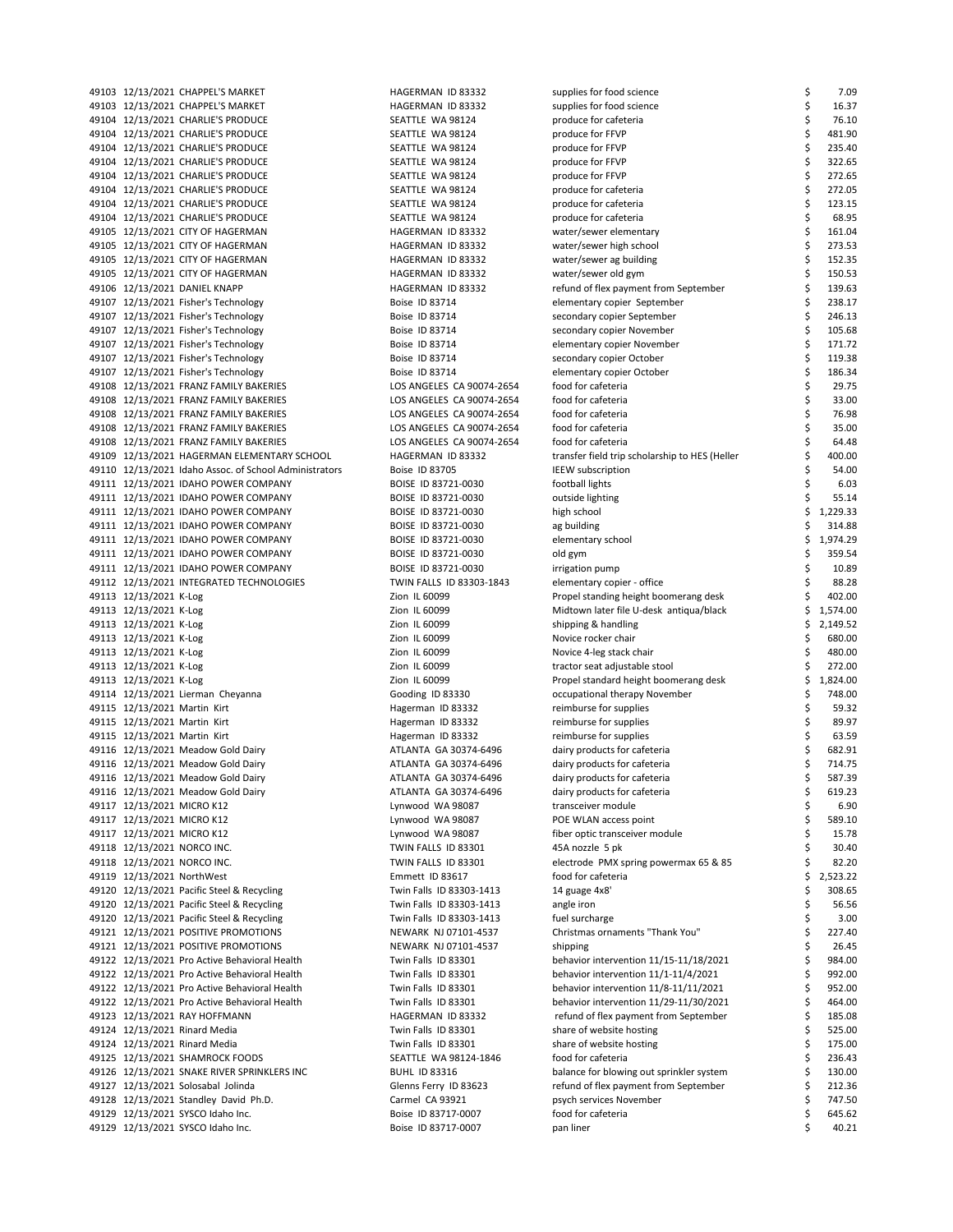|                             | 49129 12/13/2021 SYSCO Idaho Inc.            | Boise ID 83717-0007         | 4 oz. plastic cups                | \$ | 85.68      |
|-----------------------------|----------------------------------------------|-----------------------------|-----------------------------------|----|------------|
|                             | 49129 12/13/2021 SYSCO Idaho Inc.            | Boise ID 83717-0007         | 2 oz. plastic cups                | \$ | 74.98      |
|                             | 49129 12/13/2021 SYSCO Idaho Inc.            | Boise ID 83717-0007         | paper food tray                   | \$ | 30.25      |
|                             |                                              |                             |                                   |    |            |
|                             | 49129 12/13/2021 SYSCO Idaho Inc.            | Boise ID 83717-0007         | paper food tray                   | \$ | 30.25      |
|                             | 49129 12/13/2021 SYSCO Idaho Inc.            | Boise ID 83717-0007         | foam bowl                         | \$ | 32.48      |
|                             | 49129 12/13/2021 SYSCO Idaho Inc.            | Boise ID 83717-0007         | food for cafeteria                | \$ | 301.28     |
|                             | 49129 12/13/2021 SYSCO Idaho Inc.            | Boise ID 83717-0007         | food for cafeteria                | \$ | 806.19     |
|                             |                                              |                             |                                   |    |            |
|                             | 49129 12/13/2021 SYSCO Idaho Inc.            | Boise ID 83717-0007         | food for cafeteria                | \$ | 280.36     |
|                             | 49129 12/13/2021 SYSCO Idaho Inc.            | Boise ID 83717-0007         | foam tray                         | \$ | 109.36     |
| 49130 12/13/2021 T-Mobile   |                                              | Cincinnati OH 45274-2596    | wifi mobile hotspots for students | \$ | 161.60     |
|                             |                                              |                             |                                   |    |            |
| 49131 12/13/2021 Toone Inc. |                                              | Gooding ID 83330            | speech services November          | \$ | 3,895.00   |
|                             | 49132 12/13/2021 TREASURE VALLEY COFFEE INC  | <b>BOISE ID 83713</b>       | drinking water                    | \$ | 22.50      |
|                             | 49132 12/13/2021 TREASURE VALLEY COFFEE INC  | <b>BOISE ID 83713</b>       | drinking water                    | \$ | 22.50      |
|                             | 49133 12/13/2021 V2 Ventures LLC             | Southfield MI 48034         | broadband - December 2021         | \$ | 174.13     |
|                             |                                              |                             |                                   |    |            |
|                             | 49134 12/13/2021 Valley Wide Cooperative     | Nampa ID 83687              | propane for high school           | \$ | 1,782.07   |
|                             | 49134 12/13/2021 Valley Wide Cooperative     | Nampa ID 83687              | propane for high school           | \$ | 2,639.02   |
|                             | 49135 12/13/2021 Venture Upward LLC          | Orem UT 84097               | kindergarten                      |    | 843.75     |
|                             |                                              |                             |                                   |    |            |
|                             | 49135 12/13/2021 Venture Upward LLC          | Orem UT 84097               | grades 1-5                        | \$ | 9,775.00   |
|                             | 49135 12/13/2021 Venture Upward LLC          | Orem UT 84097               | grades 6-8                        | S  | 4,625.00   |
|                             | 49135 12/13/2021 Venture Upward LLC          | Orem UT 84097               | less teacher salary/benefits      | Ş. | (1,358.00) |
|                             |                                              |                             |                                   |    |            |
|                             | 49136 12/13/2021 WESTERN WASTE SERVICES      | JEROME ID 83338             | garbage pickup                    | Ş  | 292.72     |
|                             | 49137 12/13/2021 ZIGGYS EXPRESS HAGERMAN     | <b>BLISS ID 83314</b>       | gas for activity bus              | \$ | 104.03     |
|                             | 49137 12/13/2021 ZIGGYS EXPRESS HAGERMAN     | <b>BLISS ID 83314</b>       | gas for activity bus              | \$ | 81.79      |
| 49138 12/13/2021 IDHW       |                                              | Boise ID 83720-0036         | Medicaid match                    | \$ | 5,000.00   |
|                             |                                              |                             |                                   |    |            |
|                             | 49168 12/16/2021 AMERICAN FIDELITY ASSURANCE | OKLAHOMA CITY OK 73126-8805 | Am Fidelity - HSA Svg - 122021    | \$ | 77.81      |
|                             | 49168 12/16/2021 AMERICAN FIDELITY ASSURANCE | OKLAHOMA CITY OK 73126-8805 | Am Fidelity - HSA Svg - 122021    | \$ | 192.19     |
|                             | 49168 12/16/2021 AMERICAN FIDELITY ASSURANCE | OKLAHOMA CITY OK 73126-8805 | Am Fidelity - HSA Svg - 122021    | \$ | 62.81      |
|                             |                                              |                             |                                   |    |            |
|                             | 49168 12/16/2021 AMERICAN FIDELITY ASSURANCE | OKLAHOMA CITY OK 73126-8805 | Am Fidelity - HSA Svg - 122021    | \$ | 134.63     |
|                             | 49168 12/16/2021 AMERICAN FIDELITY ASSURANCE | OKLAHOMA CITY OK 73126-8805 | Am Fidelity - HSA Svg - 122021    | \$ | 135.00     |
|                             | 49168 12/16/2021 AMERICAN FIDELITY ASSURANCE | OKLAHOMA CITY OK 73126-8805 | Am Fidelity - HSA Svg - 122021    | \$ | 231.89     |
|                             |                                              |                             |                                   |    |            |
|                             | 49168 12/16/2021 AMERICAN FIDELITY ASSURANCE | OKLAHOMA CITY OK 73126-8805 | Am Fidelity - HSA Svg - 122021    | \$ | 135.00     |
|                             | 49168 12/16/2021 AMERICAN FIDELITY ASSURANCE | OKLAHOMA CITY OK 73126-8805 | Am Fidelity - HSA Svg - 122021    | \$ | 8.21       |
|                             | 49168 12/16/2021 AMERICAN FIDELITY ASSURANCE | OKLAHOMA CITY OK 73126-8805 | Am Fidelity - HSA Svg - 122021    | \$ | 19.33      |
|                             | 49168 12/16/2021 AMERICAN FIDELITY ASSURANCE | OKLAHOMA CITY OK 73126-8805 |                                   | \$ | 693.78     |
|                             |                                              |                             | Am Fidelity - HSA Svg - 122021    |    |            |
|                             | 49168 12/16/2021 AMERICAN FIDELITY ASSURANCE | OKLAHOMA CITY OK 73126-8805 | HSA - 122021                      |    | 64.35      |
|                             | 49169 12/16/2021 BLUE CROSS OF IDAHO         | BOISE ID 83707-0948         | Blue Cross - HSA - 122021         | \$ | 8,490.87   |
|                             | 49169 12/16/2021 BLUE CROSS OF IDAHO         | BOISE ID 83707-0948         | <b>Blue Cross - 122021</b>        | \$ | 1,298.91   |
|                             |                                              |                             |                                   |    |            |
|                             | 49169 12/16/2021 BLUE CROSS OF IDAHO         | BOISE ID 83707-0948         | Blue Cross - HSA - 122021         | \$ | 288.27     |
|                             | 49169 12/16/2021 BLUE CROSS OF IDAHO         | BOISE ID 83707-0948         | Blue Cross - HSA - 122021         | \$ | 82.16      |
|                             | 49169 12/16/2021 BLUE CROSS OF IDAHO         | BOISE ID 83707-0948         | Health Insurance - 122021         | \$ | 708.70     |
|                             |                                              |                             | <b>Blue Cross - 122021</b>        | \$ | 177.17     |
|                             | 49169 12/16/2021 BLUE CROSS OF IDAHO         | BOISE ID 83707-0948         |                                   |    |            |
|                             | 49169 12/16/2021 BLUE CROSS OF IDAHO         | BOISE ID 83707-0948         | Blue Cross - HSA - 122021         | \$ | 330.65     |
|                             | 49169 12/16/2021 BLUE CROSS OF IDAHO         | BOISE ID 83707-0948         | Blue Cross - HSA - 122021         | \$ | 573.70     |
|                             | 49169 12/16/2021 BLUE CROSS OF IDAHO         | BOISE ID 83707-0948         | Blue Cross - HSA - 122021         | \$ | 985.43     |
|                             |                                              |                             |                                   |    |            |
|                             | 49169 12/16/2021 BLUE CROSS OF IDAHO         | BOISE ID 83707-0948         | Blue Cross - HSA - 122021         | \$ | 266.91     |
|                             | 49169 12/16/2021 BLUE CROSS OF IDAHO         | BOISE ID 83707-0948         | Blue Cross - 122021               | \$ | 531.53     |
|                             | 49169 12/16/2021 BLUE CROSS OF IDAHO         | BOISE ID 83707-0948         | Blue Cross - HSA - 122021         | \$ | 3,867.44   |
|                             |                                              |                             |                                   | \$ | 34.90      |
|                             | 49169 12/16/2021 BLUE CROSS OF IDAHO         | BOISE ID 83707-0948         | Blue Cross - HSA - 122021         |    |            |
|                             | 49169 12/16/2021 BLUE CROSS OF IDAHO         | BOISE ID 83707-0948         | <b>Blue Cross - 122021</b>        |    | 586.96     |
|                             | 49169 12/16/2021 BLUE CROSS OF IDAHO         | BOISE ID 83707-0948         | Blue Cross - HSA - 122021         | \$ | 1,282.40   |
|                             | 49170 12/16/2021 Internal Revenue Service    |                             | IRS-Fica - 122021                 | Ş  | 475.46     |
|                             |                                              |                             |                                   |    |            |
|                             | 49170 12/16/2021 Internal Revenue Service    |                             | IRS-Fica - 122021                 | \$ | 305.49     |
|                             | 49170 12/16/2021 Internal Revenue Service    |                             | IRS-Fica - 122021                 |    | 272.45     |
|                             | 49170 12/16/2021 Internal Revenue Service    |                             | IRS-Fica - 122021                 | \$ | 26.65      |
|                             | 49170 12/16/2021 Internal Revenue Service    |                             | IRS-Fica - 122021                 | Ş  | 309.48     |
|                             |                                              |                             |                                   |    |            |
|                             | 49170 12/16/2021 Internal Revenue Service    |                             | FICA - 122021                     | \$ | 334.45     |
|                             | 49170 12/16/2021 Internal Revenue Service    |                             | IRS-Fica - 122021                 | Ş  | 385.35     |
|                             | 49170 12/16/2021 Internal Revenue Service    |                             | IRS-Medicare - 122021             | \$ | 344.90     |
|                             |                                              |                             |                                   |    |            |
|                             | 49170 12/16/2021 Internal Revenue Service    |                             | IRS-Medicare - 122021             | Ş  | 325.02     |
|                             | 49170 12/16/2021 Internal Revenue Service    |                             | FICA - 122021                     | \$ | 336.03     |
|                             | 49170 12/16/2021 Internal Revenue Service    |                             | IRS-Fica - 122021                 | Ş  | 325.00     |
|                             |                                              |                             | IRS-Fica - 122021                 |    |            |
|                             | 49170 12/16/2021 Internal Revenue Service    |                             |                                   | \$ | 15.49      |
|                             | 49170 12/16/2021 Internal Revenue Service    |                             | IRS-Medicare - 122021             |    | 42.43      |
|                             | 49170 12/16/2021 Internal Revenue Service    |                             | IRS-Medicare - 122021             | \$ | 46.13      |
|                             | 49170 12/16/2021 Internal Revenue Service    |                             | IRS-Medicare - 122021             |    | 451.31     |
|                             |                                              |                             |                                   |    |            |
|                             | 49170 12/16/2021 Internal Revenue Service    |                             | IRS-Medicare - 122021             | \$ | 22.13      |
|                             | 49170 12/16/2021 Internal Revenue Service    |                             | Medicare - 122021                 |    | 86.44      |
|                             | 49170 12/16/2021 Internal Revenue Service    |                             | IRS-Fica - 122021                 | \$ | 334.88     |
|                             |                                              |                             |                                   |    |            |
|                             | 49170 12/16/2021 Internal Revenue Service    |                             | Medicare - 122021                 |    | 21.09      |
|                             | 49170 12/16/2021 Internal Revenue Service    |                             | IRS-Fica - 122021                 |    | 42.49      |
|                             | 49170 12/16/2021 Internal Revenue Service    |                             | IRS-Medicare - 122021             |    | 58.40      |
|                             | 49170 12/16/2021 Internal Revenue Service    |                             | Medicare - 122021                 |    | 271.69     |
|                             |                                              |                             |                                   |    |            |
|                             | 49170 12/16/2021 Internal Revenue Service    |                             | IRS-Fica - 122021                 |    | 131.09     |
|                             | 49170 12/16/2021 Internal Revenue Service    |                             | IRS-Fica - 122021                 | \$ | 339.85     |
|                             | 49170 12/16/2021 Internal Revenue Service    |                             | IRS-Fica - 122021                 | \$ | 786.35     |